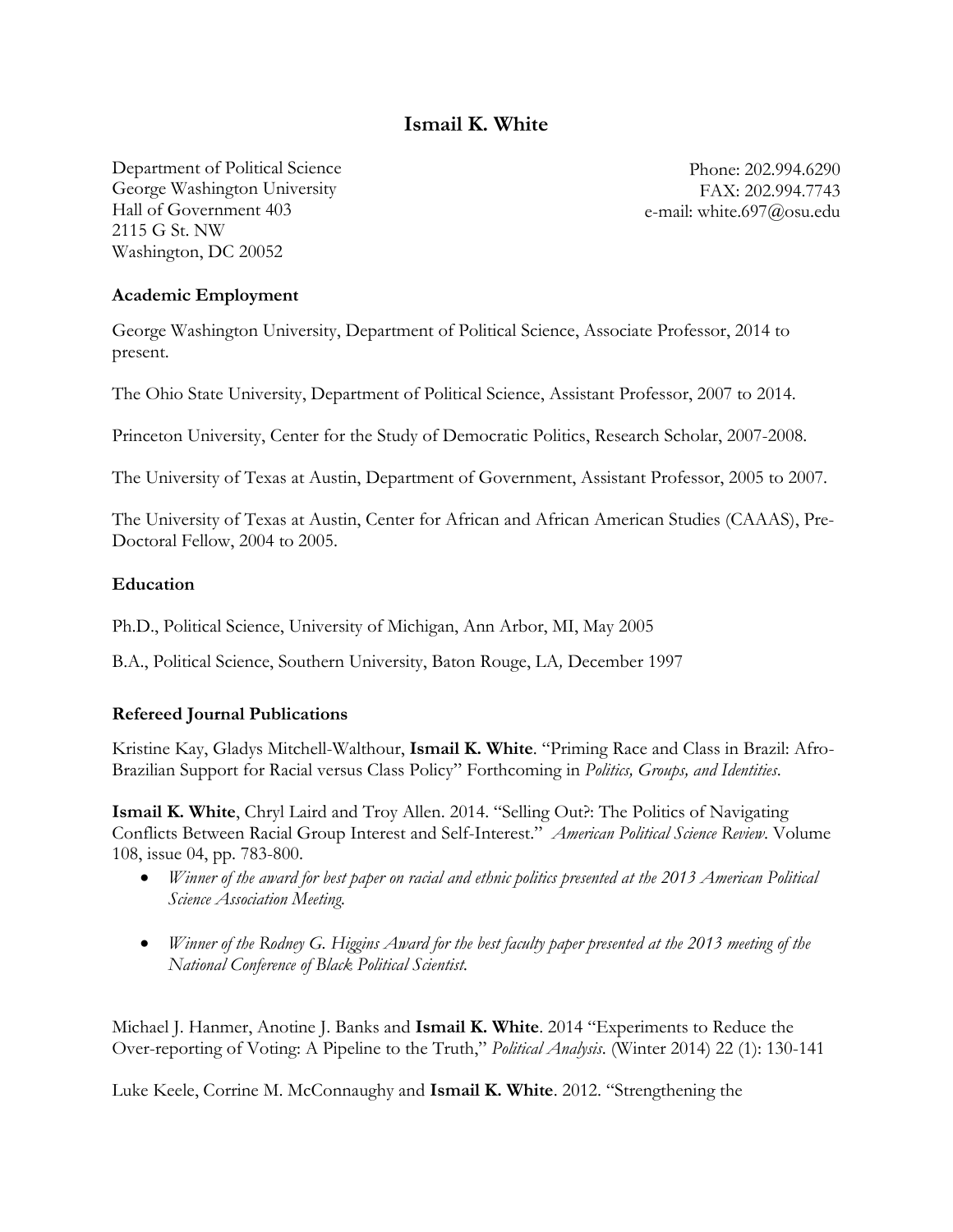Experimenter's Toolbox: Statistical Estimation of Internal Validity." *American Journal of Political Science*. 56(2): 484-499.

Corrine M. McConnaughy, **Ismail K. White**, David L. Leal and Jason P. Casellas. 2010 "A Latino on the Ballot: Explaining Co-Ethnic Voting Among Latinos and the Response of White Americans." *Journal of Politics*, Vol. 72, no. 4. (October):1199-1211.

Tony N. Brown, Mark K. Akiyama, **Ismail K. White**, Elizabeth Anderson, and Toby Jayaratne. 2009. "Differentiating Contemporary Racial Prejudice from Old‐Fashioned Racial Prejudice." *Race and Social Problems* 1(2):97‐110

**Ismail K. White**. 2007. "When Race Matters and When it Doesn't: Racial Group Differences in Response to Racial Cues." *American Political Science Review*, 101(2): 339-354.

Brian Duff, Michael J. Hanmer, Won-ho Park and **Ismail K. White**. 2007. "Good Excuses: Understanding Who Votes with an Improved Turnout Question." *Public Opinion Quarterly*, 71(1):67- 90.

**Ismail K. White**, Tasha S. Philpot, Kristin Wylie, and Ernest McGowen. 2007. "Feeling the Pain of My People: Hurricane Katrina, Racial Inequality, and the Psyche of Black America." *Journal of Black Studies*, 37(4): 523-538.

Vincent L. Hutchings, Nicholas A. Valentino, Tasha Philpot, **Ismail K. White**. 2004. "The Compassion Strategy: Race and the Gender Gap in American Politics." *Public Opinion Quarterly*, 68(4):512-541.

Nicholas A. Valentino, Vincent L. Hutchings and **Ismail K. White**. 2002. "Cues That Matter: How Political Ads Prime Racial Attitudes During Campaigns." *American Political Science Review*, March: 75- 90.

# **Book Projects**

*African-American Political Psychology: Identity, Opinion, and Action in the Post-Civil Rights Era.* Edited with Tasha S. Philpot. (2010). Palgrave Macmillan Press.

*Ties that Bind: A Social Model of African American Political Solidarity* with Chryl Laird. Work in progress.

# **Non-Refereed Publications:**

#### **Book Chapters**

"Feeling Different: Racial Group-Based Emotional Response to Political Events." With Tasha S. Philpot, Kristin Wylie, and Ernest McGowen. In *African-American Political Psychology: Identity, Opinion, and Action in the Post-Civil Rights Era.*(2010) Palgrave Macmillan. Ed. Tasha S. Philpot and Ismail K. White.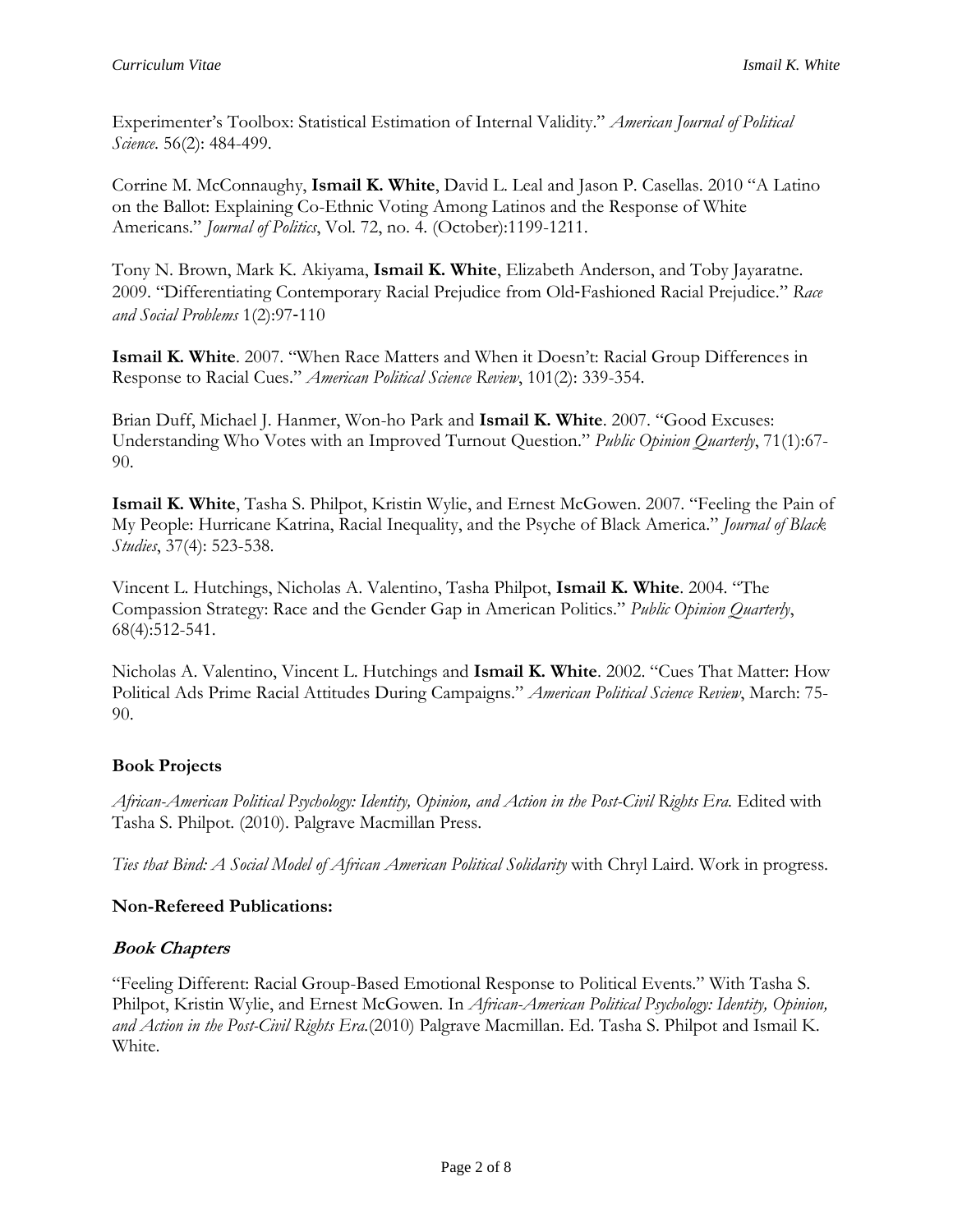"Racial Cues in Campaign News: The Effects of Candidate Issue Distance on Emotional Responses, Political Attentiveness." (2006) With Vincent L. Hutchings, Nicholas A. Valentino, Tasha Philpot. In *Feeling Politics: Affect and Cognition in Political Information Processing.* Palgrave Macmillan. Ed. David Redlawsk.

### **Law Review Articles**

"The Locked Ballot Box: The Impact of State Criminal Disenfranchisement Laws on African American Voting Behavior and Implications for Reform." (2003) With Aman Mcleod and Amelia Gavin. *Virginia Journal of Social Policy and the Law*. 11(1): 67-88.

## **Technical Reports**

"How Good is This Excuse?: Correction of Overreporting of Voter Turnout Bias in the 2002 American National Election Study." (2004) With Duff, Brian, Michael J. Hanmer, and Won-ho Park. National Election Study (NES) Technical Report Series, No. nes010872.

#### **Book Reviews**

Review of *Trust in Black America: Race, Discrimination and Politics* by Shayla C. Nunnally. *The American Review of Politics*.

### **Working Papers**

"Black Leaders Silencing Their Anger: How Black Nationalism Can Lose Its Political Influence" With Antoine Banks and Brian McKenzie.

"The Effect of Priming Racial In-Group Norms of Participation and Racial Group Conflict on Black Voter Turnout: A Field Experimental Test." With David Nickerson. Under review.

"African-American Turnout in Majority-Minority Districts." With Luke Keele and David Nickerson.

"Racial Politics Complicated: The Work of Gendered Identity Cues in American Politics." With Corrine M. McConnaughy.

"Adjusting Experimental Data: Models versus Design." With Luke Keele and Corrine M. McConnaughy.

"Black Candidates and Black Turnout: A Study of Mayoral Elections in Louisiana." With Luke Keele, Paru Shah, and Kristine Kay.

"Identity politics complicated: White womanhood and the 2008 election." With Corrine M. McConnaughy and Emily Lynch.

"The Role of Information Costs in Voter Turnout." With Luke Keele.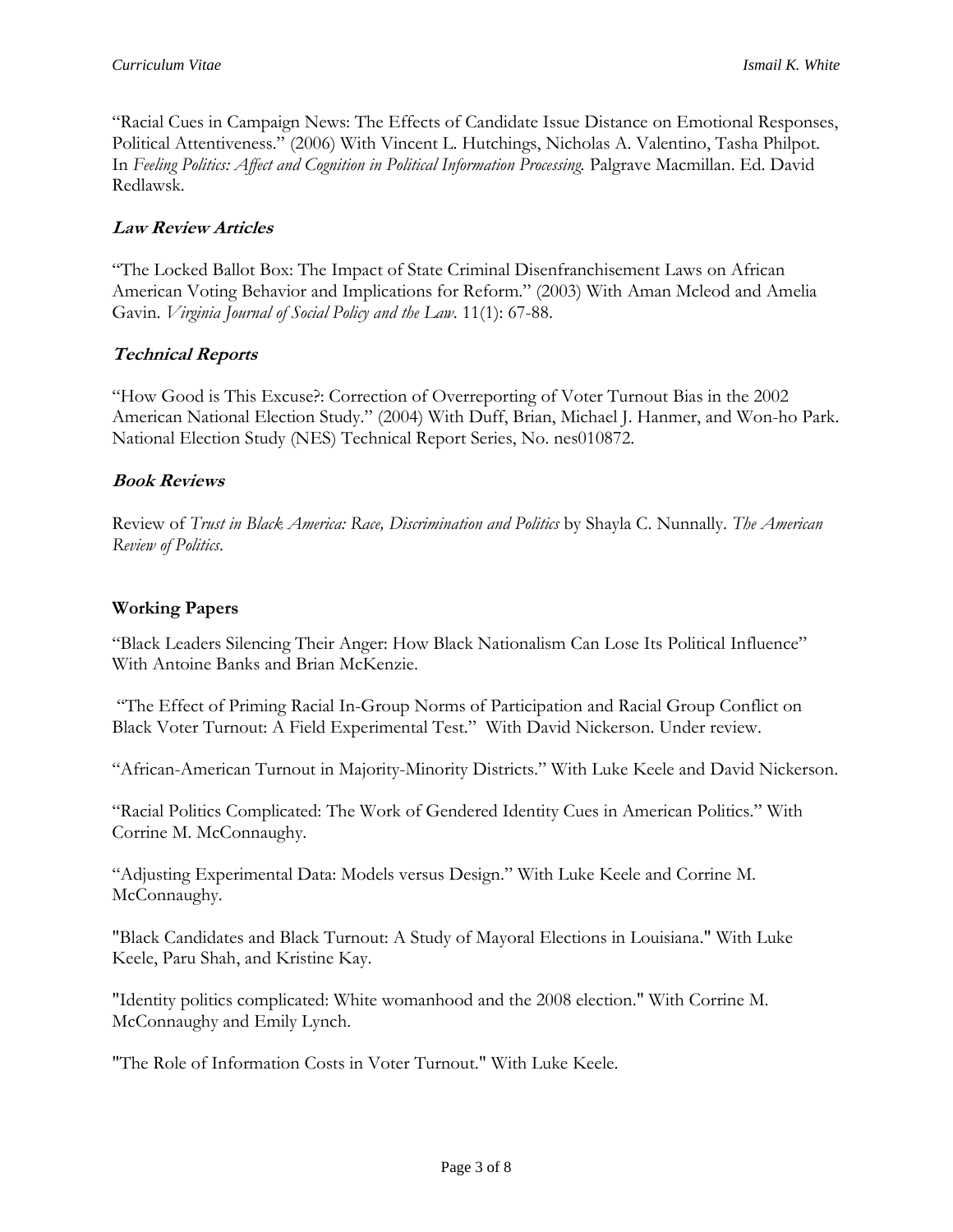# **Paper Presentations (Selected)**

"African-American Turnout in Majority-Minority Districts." With Luke Keele. Presented at the 2011 meeting of the American Political Science Association.

"Racial Politics Complicated: The Work of Gendered Identity Cues in American Politics." With Corrine M. McConnaughy. Presented at the 2010 meeting of the Midwest Political Science Association.

*Winner of the Lucius Barker Award for the best paper on a topic investigating race or ethnicity and politics and honoring the spirit and work of Professor Barker presented at the 2010 MWPSA meeting.*

"Adjusting Experimental Data: Model versus Design." With Luke Keele and Corrine McConnaughy. Presented at the 2010 meeting of the American Political Science Association.

"[Getting Out the Black Vote: The Effect of Racialized Get Out The Vote Messages on Black Voter](ftp://polisci.osu.edu/GOTBV.pdf)  [Turnout](ftp://polisci.osu.edu/GOTBV.pdf)." With David Nickerson. Presented at the 2009 meeting of the American Political Science Association.

"Identity Politics Complicated: Race, Gender, and Election 2008." With Corrine M. McConnaughy. Presented at the 2009 meeting of the International Society of Political Psychology, Dublin, Ireland and the Conference on Race, Gender and the 2008 Presidential Election, Princeton University, May 2009.

"Threatening Streotypes: Race, Gender, and Election 2008." With Corrine M. McConnaughy. Presented at Understanding the 2008 Presidential Election, University of Iowa, March 2009.

"Randomization Tests in Experimental Convenience Samples." With Corrine M. McConnaughy and Luke J. Keele. Presented at the 2008 meeting of the Midwest Political Science Association.

"A Latino on the Ballot: Explaining Co-Ethnic Voting among Latinos and the Response of Whites." With Corrine M. McConnaughy, Jason P. Casellas and David L. Leal. Presented at the 2007 meeting of the American Political Science Association.

"Compassionate Conservatism or Drive-By Photo Opportunity? Candidate Distance, Group Threat, and Campaign Communications." With Nicholas A. Valentino, Vincent L. Hutchings, and Tasha Philpot. Presented at the 2001 meeting of the American Political Science Association.

**"**Cues That Matter: How Political Ads Prime Racial Attitudes During Campaigns." With Nicholas A. Valentino and Vincent L. Hutchings. Presented at the 2001 meeting of the Midwest Political Science Association.

"The Effects of Black Media on White Racial Attitudes." Presented at the 2001 meeting of the National Conference of Black Political Scientists.

*Winner of the Sammy Young Award for Best Paper by a Graduate Student Presented at the Annual Meeting of the National Conference of Black Political Scientists.*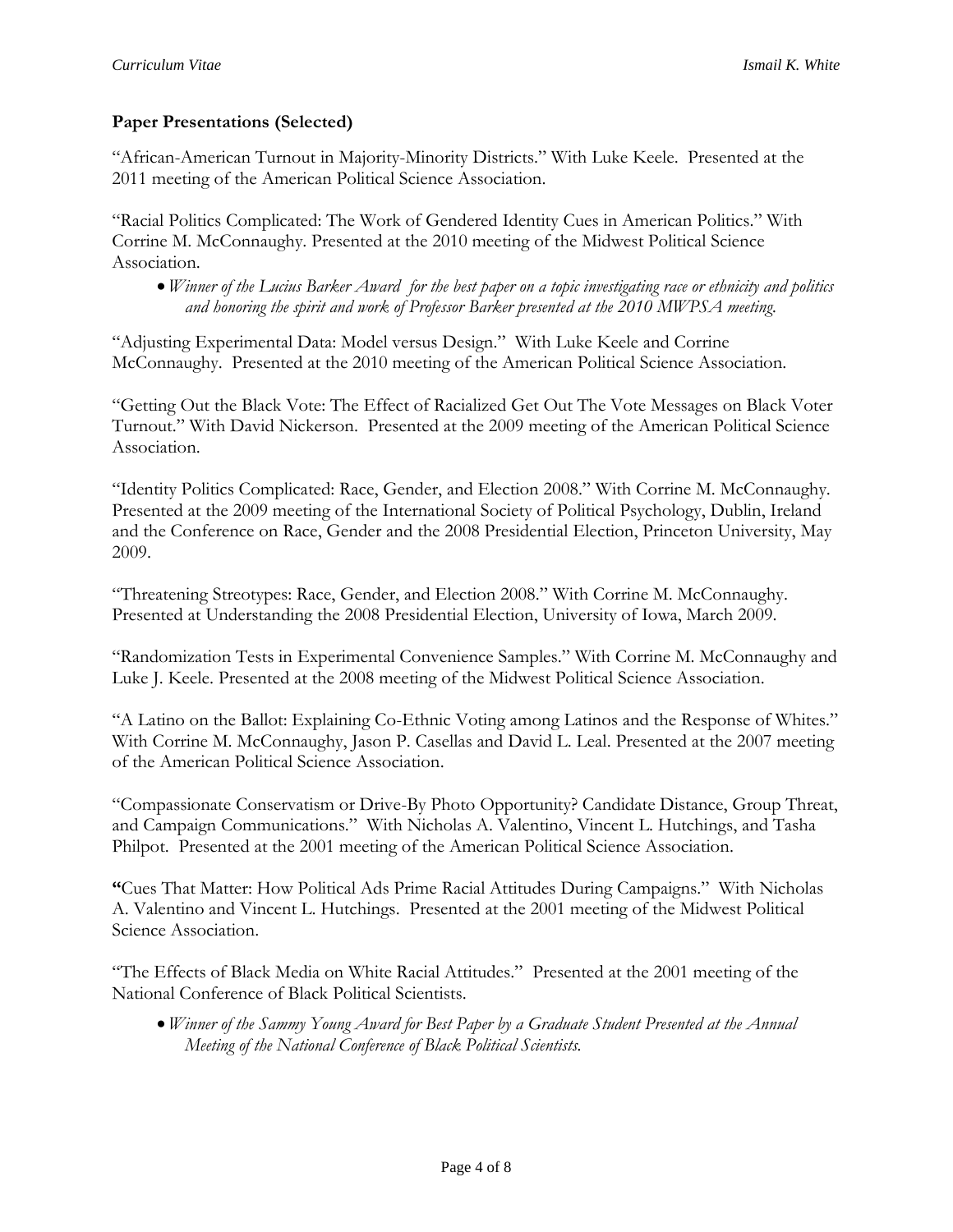"Black Media as a Determinant of Black Linked Fate." With Harwood K. McClerking. Presented at the 1999 meeting of the National Conference of Black Political Scientists, and the 1999 meeting of the Southern Political Science Association.

### **Academic Presentations**

### **Invited Roundtables**

Race in the Obama Era Roundtable, MLK Holiday Conference, Capital University, January 2011.

Implicit Racial Attitudes Roundtable, Transforming Race: Crisis and Opportunity in the Age of Obama, Kirwan Institute for the Study of Race and Ethnicity, February 2010.

Identity and Politics Roundtable, Annual Meeting of the Midwest Political Science Association, 2007.

Experimentation in Political Science Roundtable, Summer Meeting of the Society for Political Methodology Meeting, 2007.

Race and Interdisciplinarity, Implications for Research and Careers Roundtable, Annual Meeting of the American Political Science Association, 2007.

# **Invited Talks**

Columbia University, Department of Political Science, November 2014. Yale University, Department of Political Science, November 2014. George Washington University, Department of Political Science, March 2013 Harvard University, Political Psychology and Behavior Speaker Series, March 2013. Duke University, Department of Political Science, February 2013. University of Chicago, Center for the Study of Race, February 2013 Vanderbilt University, Department of Political Science, March 2012. Louisiana State University, Manship School of Journalism, 2012. University of Michigan, Department of Political Science, April 2012. University of California, Berkeley, Department of Political Science, November 2010. University of Michigan, Center for Political Studies, April 2010. Columbia University, Department of Political Science, March 2010. University of California, Berkeley, Institute of Governmental Studies, February 2010. Stanford University, Department of Political Science, January 2010. University of Iowa, Conference on Understanding the 2008 Presidential Election, March 2009. Princeton University, Conference on Race, Gender and the 2008 Presidential Election, May 2009. Princeton University, Political Methodology Colloquium, May 2008. Louisiana Historical Society, March 2008. Columbia University, Center for the Study of African American Politics and Society, February 2008. Harvard University, Political Psychology and Behavior Speaker Series, February 2008. The Ohio State University, Kirwan Institute for Race and Ethnicity, December 2007. Princeton University, Center for the Study of Democratic Politics, September 2007. Notre Dame University, Rising Scholars Speaker Series, September 2007.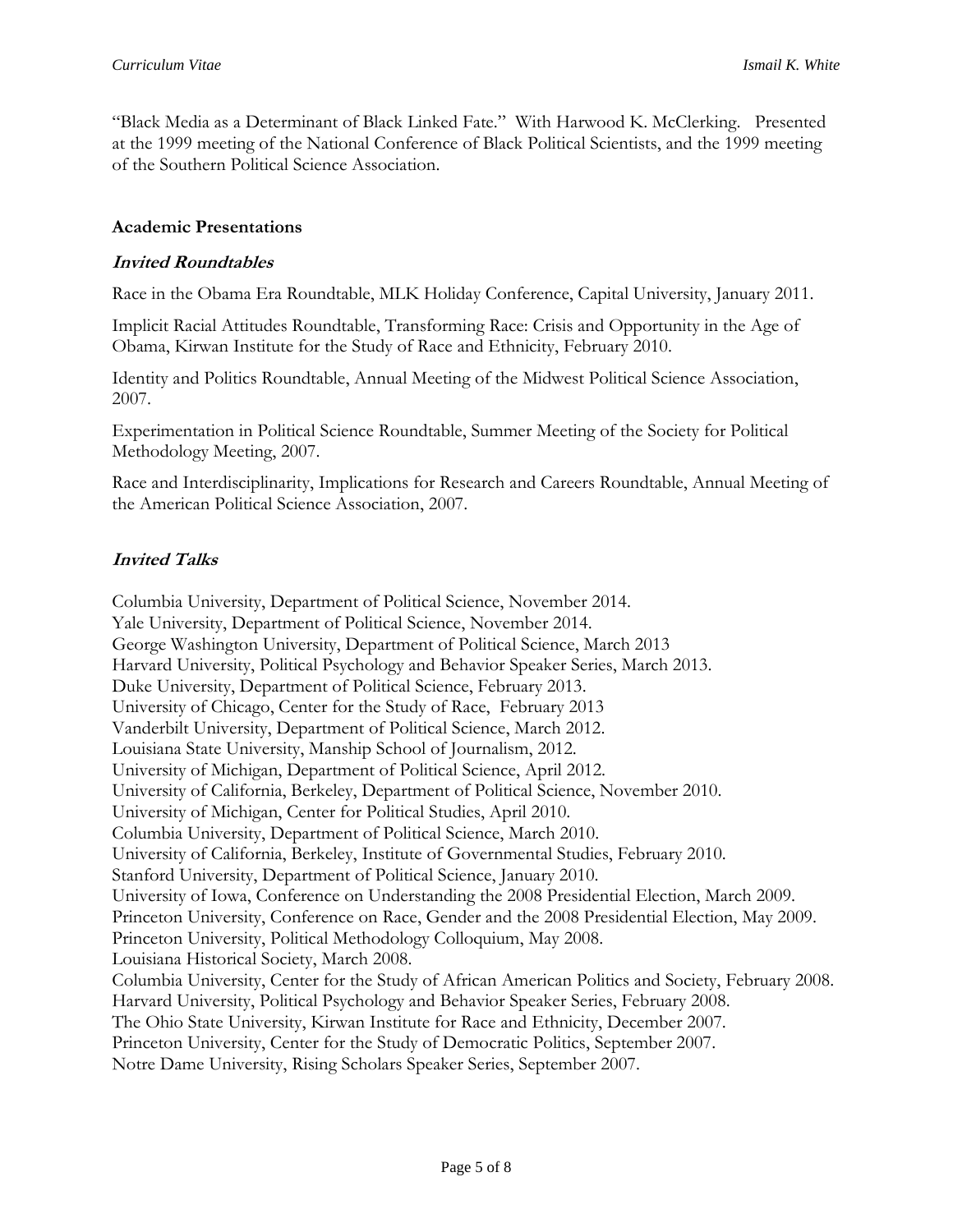### **Fellowships, Awards, and Grants**

Lucius Barker Award, best paper on a topic investigating race or ethnicity and politics and honoring the spirit and work of Professor Barker presented at the 2010 meeting of the Midwest Political Science Association.

Social and Behavioral Science Small Research Grant, The Ohio State University, 2010, 2012. \$1,000.

Time-Sharing Experiments for the Social Sciences (TESS) grant for "Experiments to Reduce the Overreporting of Voting: A Pipeline to the Truth," with Antoine D. Banks and Michael J. Hanmer, 2010.

Coca-Cola Critical Difference for Women Research Grant (with Corrine McConnaughy), The Ohio State University, 2010-2011. \$2,500.

National Science Foundation Minority Post-Doctoral Research Fellowship, 2007-2009. \$120,000 (Stipend \$80,000 & Research \$40,000).

Center for the Study of Democratic Politics Research Fellowship, Princeton University, 2007-2008. \$45,000 (Stipend).

Robert Wood Johnston Scholars in Health Policy Fellowship, Harvard University (2007-2009, Declined).

University of Texas office of the vice president for research, Research Grant, 2006 to 2007. \$6,000.

National Science Foundation Dissertation Research Grant, 2003-2004. \$12,000.

National Election Study Pre-Doctoral Fellowship, 2003-2004. \$36,000

Gerald R. Ford Dissertation Fellowship and Research Grant, University of Michigan, 2002. \$6,000.

Horace H. Rackham Merit Fellowship, University of Michigan, 1997-2002.

American Political Science Association grant to attend the Institute for Political Psychology at The Ohio State University, 1998.

Sammy Young Award, Best Paper Presented by a Graduate Student at the 2001 Annual Meeting of the National Conference of Black Political Scientists.

#### **Professional Activities and Service**

Associate Principle Investigator Time Sharing Experiments for the Social Sciences (TESS), 2013.

Summer Research Opportunity Program (SROP) mentor, The Ohio State University, 2010.

Section Head, Race and Ethnic Politics, Midwest Political Science Association Annual Meeting, 2010.

Expert Advisory Panel, Americans for American Values, 2008-2010.

GLASS Alliance for Graduate Education Round Table, "Lived Experience and Advice: Life as a New Assistant Professor," 2010.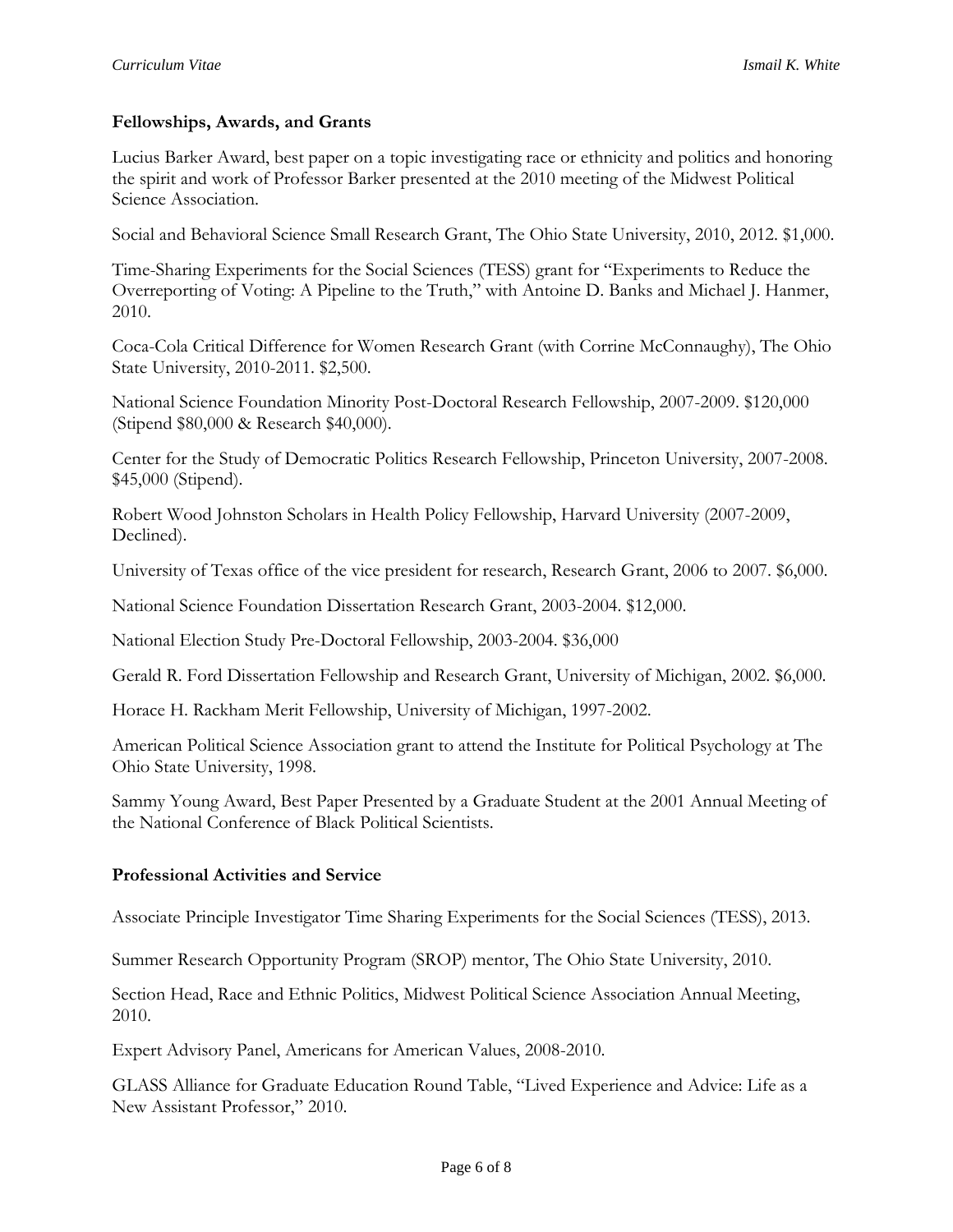Co-organizer, Conference on Methodology in Political Psychology*,* with Corrine McConnaughy, 2010.

Co-organizer, Conference on African American Political Psychology, with Tasha Philpot, 2005.

National Science Foundation Review Panel, 2008.

Editorial Board, *Journal of Politics*, 2007-2008.

Reviewer, *American Journal of Political Science* (2008, 2010, 2011), *American Political Science Review* (2009), *American Politics Research* (2006), *Journal of Applied Social Psychology* (2010), *Journal of Black Studies* (2009), *Journal of Politics* (2003, 2005, 2008, 2009, 2010), *Political Behavior* (2005, 2006, 2009, 2010, 2011), *Political Communication* (2008), *Political Psychology* (2010), *Political Research Quarterly* (2011), *TESS* (2007, 2009, 2010).